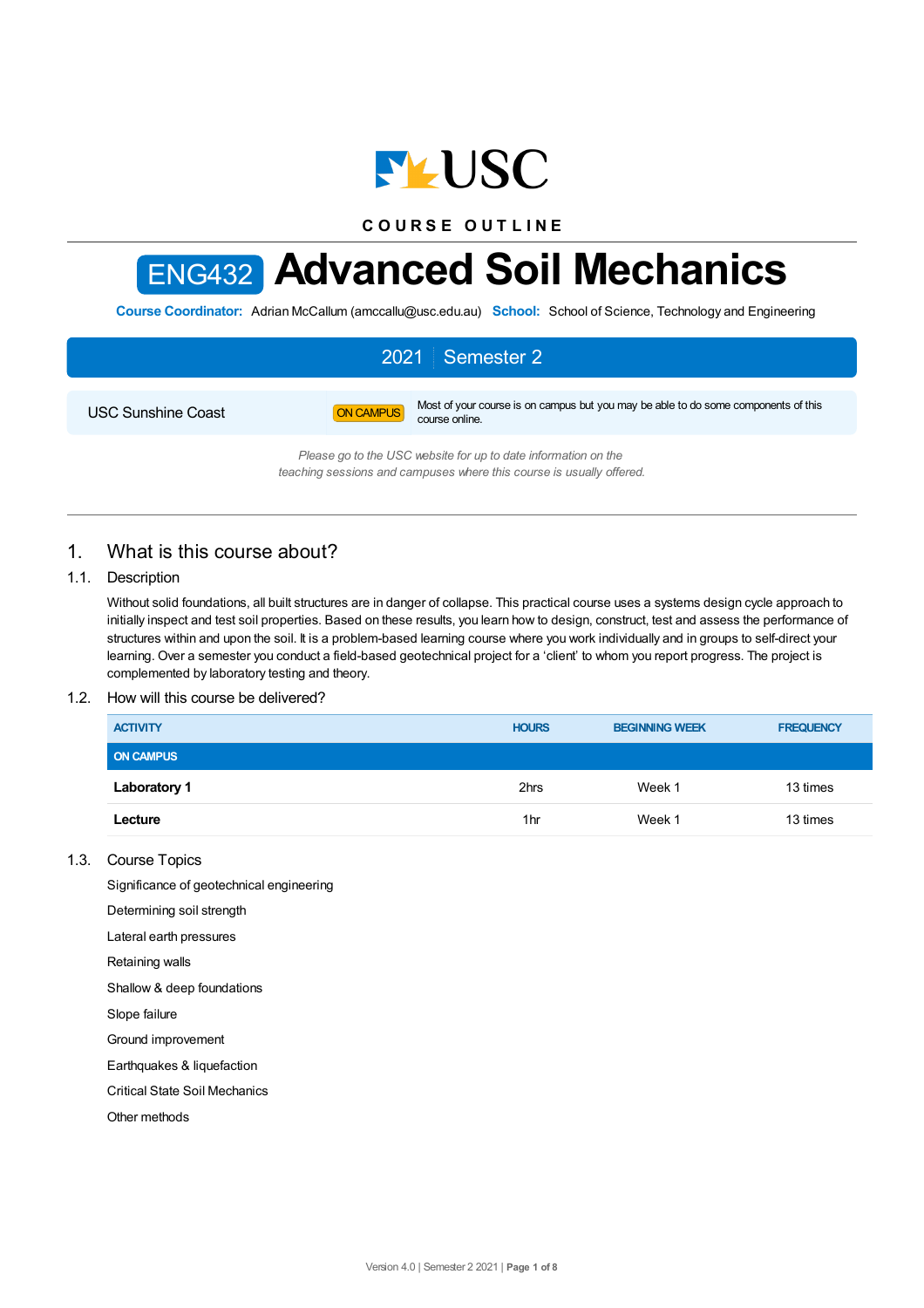# 2. What level is this course?

## 400 Level (Graduate)

Demonstrating coherence and breadth or depth of knowledge and skills. Independent application of knowledge and skills in unfamiliar contexts. Meeting professional requirements and AQF descriptors for the degree. May require pre-requisites where discipline specific introductory or developing knowledge or skills is necessary. Normally undertaken in the third or fourth full-time study year of an undergraduate program.

# 3. What is the unit value of this course?

12 units

# 4. How does this course contribute to my learning?

| <b>COURSE LEARNING OUTCOMES</b> |                                                                                                                                                                                                                                                                                                                                                                                                                                                                                                                                                                                                                                                                                 | <b>GRADUATE QUALITIES MAPPING</b>                                                                    | PROFESSIONAL STANDARD MAPPING                                                                                                                                                                                                                                                                                                                                                                                            |  |
|---------------------------------|---------------------------------------------------------------------------------------------------------------------------------------------------------------------------------------------------------------------------------------------------------------------------------------------------------------------------------------------------------------------------------------------------------------------------------------------------------------------------------------------------------------------------------------------------------------------------------------------------------------------------------------------------------------------------------|------------------------------------------------------------------------------------------------------|--------------------------------------------------------------------------------------------------------------------------------------------------------------------------------------------------------------------------------------------------------------------------------------------------------------------------------------------------------------------------------------------------------------------------|--|
|                                 | On successful completion of this course, you<br>should be able to                                                                                                                                                                                                                                                                                                                                                                                                                                                                                                                                                                                                               | Completing these tasks successfully will<br><b>Engineers Australia</b><br>contribute to you becoming |                                                                                                                                                                                                                                                                                                                                                                                                                          |  |
| $\vert$ 1.                      | Apply current practical and theoretical<br>knowledge of fundamental geotechnical<br>engineering principles, concepts and<br>technologies that relate to building<br>structures on soil in regional contexts                                                                                                                                                                                                                                                                                                                                                                                                                                                                     | Knowledgeable                                                                                        | 1.1 - Comprehensive, theory based<br>understanding of the underpinning natural<br>and physical sciences and the<br>engineering fundamentals applicable to<br>the engineering discipline.<br>1.3 - In-depth understanding of specialist<br>bodies of knowledge within the<br>engineering discipline.<br>2.1 - Application of established<br>engineering methods to complex<br>engineering problem solving.                |  |
| $\left 2\right\rangle$          | Solve complex theoretical and technical<br>engineering problems by taking a whole<br>systems design cycle approach to:<br>*select and use established engineering<br>methods, techniques, tools and<br>resources, *determine inherent<br>parameters of materials, components<br>and systems by safely carrying out testing<br>and experiments, collecting data, and<br>dealing with sources of error, *interpret,<br>critically analyse, evaluate and synthesise<br>current and emerging information to<br>inform decision-making, *develop and/or<br>model and justify solutions, taking into<br>account potential outcomes, constraints,<br>risks and research-based evidence | Creative and critical thinker<br>Engaged                                                             | 2.1 - Application of established<br>engineering methods to complex<br>engineering problem solving.<br>2.2 - Fluent application of engineering<br>techniques, tools and resources.<br>2.3 - Application of systematic<br>engineering synthesis and design<br>processes.                                                                                                                                                   |  |
| $\left(3\right)$                | Plan, design, construct, test and assess<br>an engineering structure on soil under<br>supervision.                                                                                                                                                                                                                                                                                                                                                                                                                                                                                                                                                                              | Creative and critical thinker                                                                        | 2.4 - Application of systematic<br>approaches to the conduct and<br>management of engineering projects.<br>3.1 - Ethical conduct and professional<br>accountability.<br>3.3 - Creative, innovative and pro-active<br>demeanour.<br>3.4 - Professional use and management<br>of information.<br>3.5 - Orderly management of self, and<br>professional conduct.<br>3.6 - Effective team membership and<br>team leadership. |  |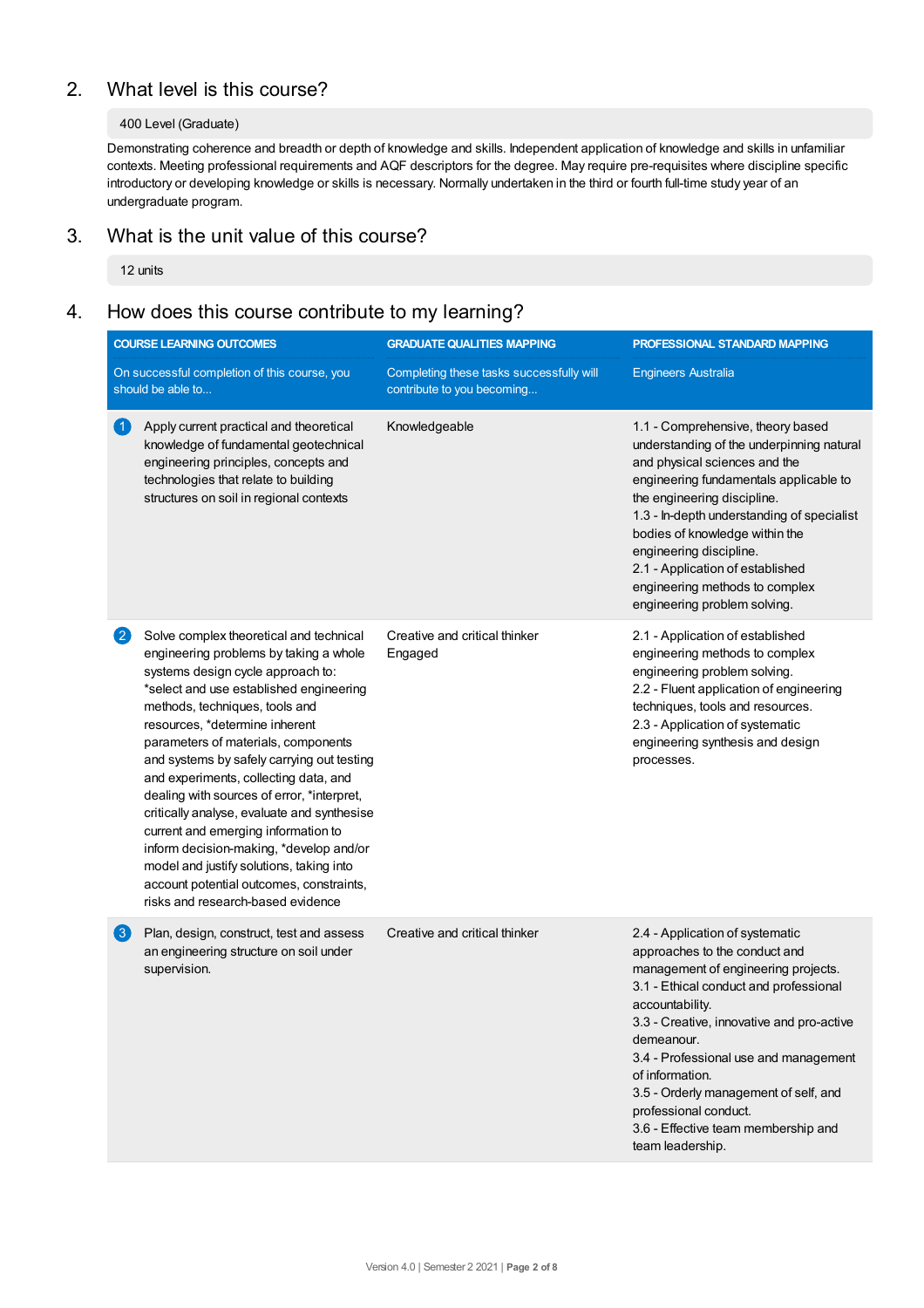|                                                                   | <b>COURSE LEARNING OUTCOMES</b>                                                                                                                                       | <b>GRADUATE QUALITIES MAPPING</b>                                      | PROFESSIONAL STANDARD MAPPING                                                                                                                                                                                                                                                                                 |  |
|-------------------------------------------------------------------|-----------------------------------------------------------------------------------------------------------------------------------------------------------------------|------------------------------------------------------------------------|---------------------------------------------------------------------------------------------------------------------------------------------------------------------------------------------------------------------------------------------------------------------------------------------------------------|--|
| On successful completion of this course, you<br>should be able to |                                                                                                                                                                       | Completing these tasks successfully will<br>contribute to you becoming | <b>Engineers Australia</b>                                                                                                                                                                                                                                                                                    |  |
|                                                                   | Communicate to a Project Manager in<br>different modes (written, oral and visual)<br>and specified industry formats (e.g.<br>reports, diagrams, client presentations) | Empowered                                                              | 3.2 - Effective oral and written<br>communication in professional and lay<br>domains.<br>3.4 - Professional use and management<br>of information.<br>3.5 - Orderly management of self, and<br>professional conduct.<br>3.6 - Effective team membership and<br>team leadership.                                |  |
| (5                                                                | Act professionally by: functioning<br>autonomously and in teams, adhering to<br>the engineering code of ethics,<br>demonstrating fundamental management<br>skills     | Ethical                                                                | 3.1 - Ethical conduct and professional<br>accountability.<br>3.3 - Creative, innovative and pro-active<br>demeanour.<br>3.4 - Professional use and management<br>of information.<br>3.5 - Orderly management of self, and<br>professional conduct.<br>3.6 - Effective team membership and<br>team leadership. |  |

# 5. Am Ieligible to enrol in this course?

Refer to the USC [Glossary](https://www.usc.edu.au/about/policies-and-procedures/glossary-of-terms-for-policy-and-procedures) of terms for definitions of "pre-requisites, co-requisites and anti-requisites".

5.1. Pre-requisites

ENG312 and enrolled in Program SC410, SC425

5.2. Co-requisites

Not applicable

5.3. Anti-requisites

CIV3403 (USQ equivalent Course)

5.4. Specific assumed prior knowledge and skills (where applicable)

Not applicable

# 6. How am Igoing to be assessed?

6.1. Grading Scale

Standard Grading (GRD)

High Distinction (HD), Distinction (DN), Credit (CR), Pass (PS), Fail (FL).

6.2. Details of early feedback on progress

Formative feedback is delivered on a weekly basis after weekly in-class presentations. Both verbal and written feedback is also provided upon the receipt of each weekly submission.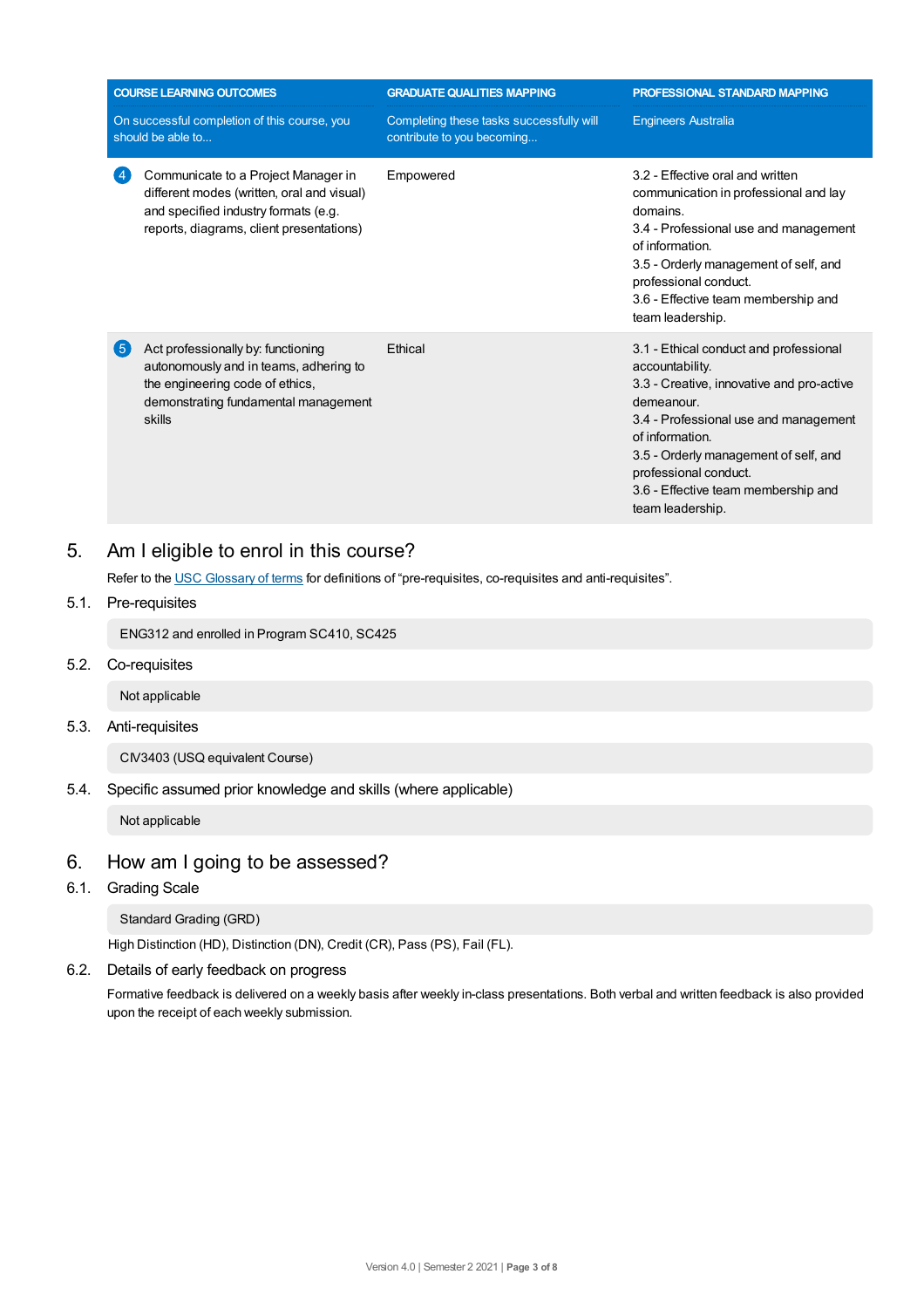## 6.3. Assessment tasks

| <b>DELIVERY</b><br><b>MODE</b> | <b>TASK</b><br>NO. | <b>ASSESSMENT</b><br><b>PRODUCT</b> | <b>INDIVIDUAL</b><br><b>OR GROUP</b> | <b>WEIGHTING</b><br>% | <b>WHAT IS THE</b><br><b>DURATION/</b><br>LENGTH?                                                                                                               | <b>WHEN SHOULD I</b><br><b>SUBMIT?</b>          | <b>WHERE SHOULD I</b><br><b>SUBMIT IT?</b> |
|--------------------------------|--------------------|-------------------------------------|--------------------------------------|-----------------------|-----------------------------------------------------------------------------------------------------------------------------------------------------------------|-------------------------------------------------|--------------------------------------------|
| All                            | 1                  | Quiz/zes                            | Individual                           | 40%                   | 4 short<br>answer/<br>calculation<br>questions<br>(500 words or<br>equivalent)<br>issued from<br>weeks 2<br>through 11;<br>best 4 from<br>10 will be<br>counted | Throughout teaching<br>period (refer to Format) | Online Assignment<br>Submission            |
| All                            | $\overline{2}$     | Plan                                | Individual                           | 20%                   | 15 minutes<br>with visual<br>media                                                                                                                              | Week 7                                          | In Class                                   |
| All                            | 3                  | Report                              | Group                                | 40%                   | 5000 words<br>or equivalent<br>(e.g.<br>diagrams) $+/-$<br>10%                                                                                                  | Refer to Format                                 | <b>Online Assignment</b><br>Submission     |

# **All - Assessment Task 1:** Weekly individual tutorial questions contained within a report format.

| <b>GOAL:</b>     | Preparation of technical reports is an essential skill for competent Engineers. This assessment is designed for you to<br>develop and receive summative feedback on your current practical and theoretical geotechnical knowledge to solve<br>complex technical engineering problems related to the project. This task directly assists you to be successful in Task 3.                |                                                                                                                                                                                                                     |                                     |  |  |  |
|------------------|----------------------------------------------------------------------------------------------------------------------------------------------------------------------------------------------------------------------------------------------------------------------------------------------------------------------------------------------------------------------------------------|---------------------------------------------------------------------------------------------------------------------------------------------------------------------------------------------------------------------|-------------------------------------|--|--|--|
| <b>PRODUCT:</b>  | Quiz/zes                                                                                                                                                                                                                                                                                                                                                                               |                                                                                                                                                                                                                     |                                     |  |  |  |
| <b>FORMAT:</b>   |                                                                                                                                                                                                                                                                                                                                                                                        | Submit: Before the lecture of the following week                                                                                                                                                                    |                                     |  |  |  |
|                  | Individually you will prepare a short weekly Technical Report that presents solutions and analyses of questions posed to<br>address the key themes of each week. Implications of the results for the project should be discussed. The PM examines<br>these reports and provides feedback. You are to act on any feedback and incorporate necessary changes into future<br>submissions. |                                                                                                                                                                                                                     |                                     |  |  |  |
| <b>CRITERIA:</b> | No.                                                                                                                                                                                                                                                                                                                                                                                    |                                                                                                                                                                                                                     | <b>Learning Outcome</b><br>assessed |  |  |  |
|                  | 1                                                                                                                                                                                                                                                                                                                                                                                      | Apply current geotechnical knowledge to solve complex engineering problems by taking a<br>whole systems design cycle approach to test and assess an engineering structure on soil<br>according to your project plan | 02                                  |  |  |  |
|                  | 2                                                                                                                                                                                                                                                                                                                                                                                      | Select and use established engineering methods, techniques, tools and resources                                                                                                                                     | 02                                  |  |  |  |
|                  | 3                                                                                                                                                                                                                                                                                                                                                                                      | determine inherent parameters of materials, components and systems by safely carrying<br>out testing and experiments, collecting data, and dealing with sources of error                                            | 3                                   |  |  |  |
|                  | 4                                                                                                                                                                                                                                                                                                                                                                                      | interpret, critically analyse, evaluate and synthesise current and emerging information to<br>inform decision-making                                                                                                | $\mathbf{\Omega}$                   |  |  |  |
|                  | 5                                                                                                                                                                                                                                                                                                                                                                                      | Communicate to a 'Project Manager' in the form of written technical reports                                                                                                                                         | $\left( 4\right)$                   |  |  |  |
|                  | 6                                                                                                                                                                                                                                                                                                                                                                                      | Act professionally by adhering to the engineering code of ethics in reporting and<br>interpreting results and by demonstrating fundamental management skills.                                                       | 6                                   |  |  |  |
|                  |                                                                                                                                                                                                                                                                                                                                                                                        |                                                                                                                                                                                                                     |                                     |  |  |  |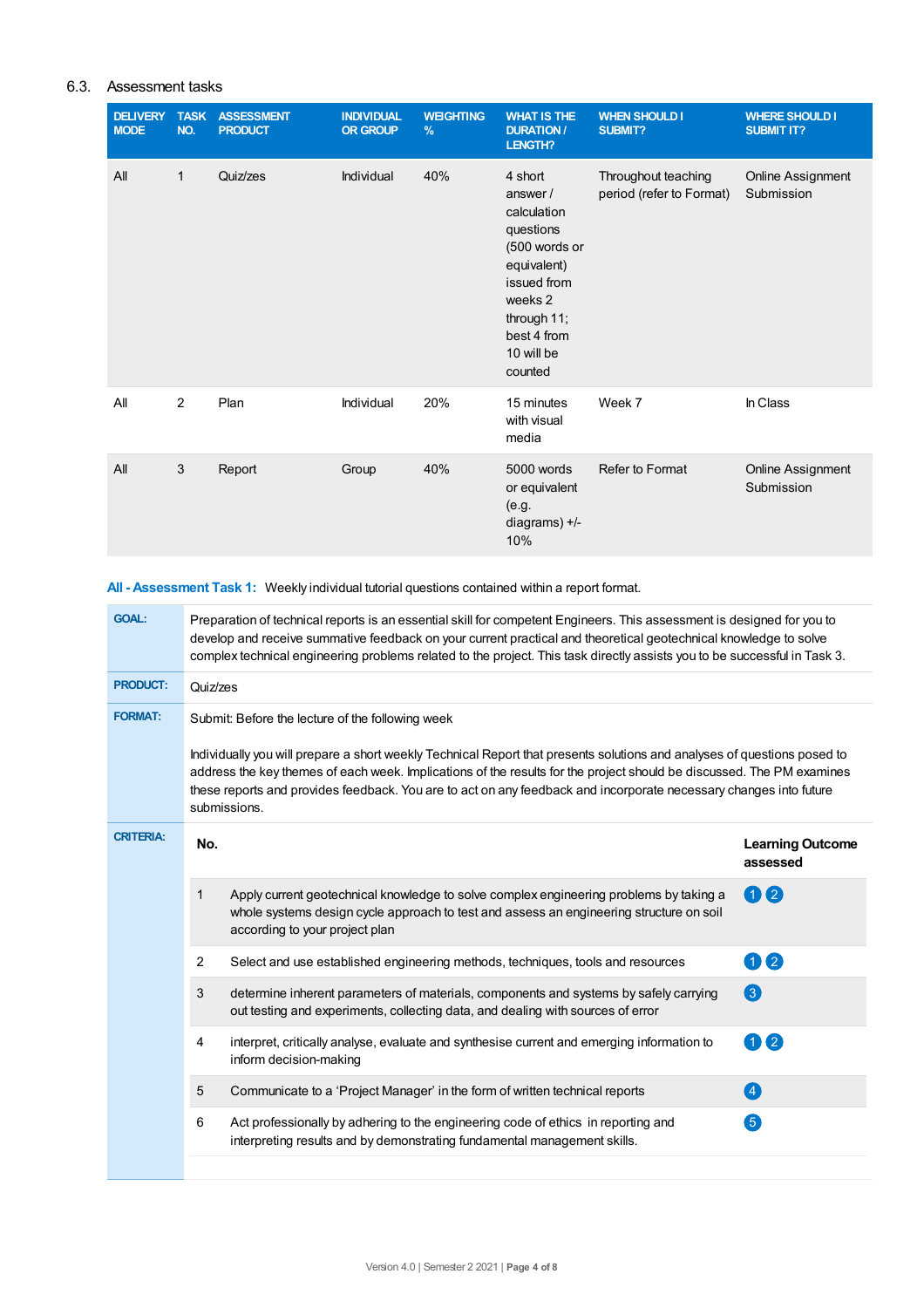# **All - Assessment Task 2:** Verbal 'Client' briefing - Project Plan

| <b>GOAL:</b>     | Individually apply current practical and theoretical geotechnical knowledge to follow the necessary steps to plan and design<br>an achievable project for a 'client'.                                                                                                                                                                                                                                                                                                                                                                                                                                                                 |                                                                                                                                                                                           |                                     |  |  |
|------------------|---------------------------------------------------------------------------------------------------------------------------------------------------------------------------------------------------------------------------------------------------------------------------------------------------------------------------------------------------------------------------------------------------------------------------------------------------------------------------------------------------------------------------------------------------------------------------------------------------------------------------------------|-------------------------------------------------------------------------------------------------------------------------------------------------------------------------------------------|-------------------------------------|--|--|
| <b>PRODUCT:</b>  | Plan                                                                                                                                                                                                                                                                                                                                                                                                                                                                                                                                                                                                                                  |                                                                                                                                                                                           |                                     |  |  |
| <b>FORMAT:</b>   | This task is an individual 15 minute presentation in the form of a briefing to the 'client' for whom you are carrying out the<br>project, in front of an audience of your engineering peers. It includes a question and answer session. You choose visual<br>media to suit the way you wish to communicate, e.g. film, poster, power point, etc. This will be uploaded to Blackboard on<br>completion of the presentation.                                                                                                                                                                                                            |                                                                                                                                                                                           |                                     |  |  |
|                  | Assume the 'client' has limited engineering knowledge, so you will need to restrict the use of terms to the essential ones<br>and define them, as well as interpret data and diagrams for the 'client'. You will present the project plan that you developed<br>in groups of 3-5 (depending on the class size). Outline how you propose to achieve all assessment and practical goals by<br>the end of week 13. Your Project Plan includes the standard industry requirements: scope definition, aim and proposed<br>outputs, work and reporting schedules, resources, budget, milestones, risk assessment, organisational structure. |                                                                                                                                                                                           |                                     |  |  |
| <b>CRITERIA:</b> | No.                                                                                                                                                                                                                                                                                                                                                                                                                                                                                                                                                                                                                                   |                                                                                                                                                                                           | <b>Learning Outcome</b><br>assessed |  |  |
|                  | 1                                                                                                                                                                                                                                                                                                                                                                                                                                                                                                                                                                                                                                     | Apply current practical and theoretical geotechnical knowledge to follow the necessary<br>steps in planning and designing an achievable project for a 'client':                           | 02                                  |  |  |
|                  | $\overline{2}$                                                                                                                                                                                                                                                                                                                                                                                                                                                                                                                                                                                                                        | Communicate to the 'Project Manager' in the form of a written project plan:                                                                                                               | 4                                   |  |  |
|                  | 3                                                                                                                                                                                                                                                                                                                                                                                                                                                                                                                                                                                                                                     | Act professionally by: functioning in teams to plan the project, adhering to the engineering<br>code of ethics in making realistic estimates of budget and risk and demonstrating how you | 6                                   |  |  |
|                  |                                                                                                                                                                                                                                                                                                                                                                                                                                                                                                                                                                                                                                       | propose to manage the project.                                                                                                                                                            |                                     |  |  |

# **All - Assessment Task 3:** Project completion report

| <b>GOAL:</b>    | To report on the completion of the project in relation to the plan for the design, construction, testing and assessment of an<br>engineering structure on soil under supervision.                                                   |
|-----------------|-------------------------------------------------------------------------------------------------------------------------------------------------------------------------------------------------------------------------------------|
| <b>PRODUCT:</b> | Report                                                                                                                                                                                                                              |
| <b>FORMAT:</b>  | Submit: Friday Week 16                                                                                                                                                                                                              |
|                 | The individual report of 2000 words or equivalent +/-10% (including diagrams) is to the PM. It is weighted 40% and<br>encapsulates the aims, progression and outcomes of the project in relation to the project plan. It comprises: |
|                 | *A synopsis of the project that follows typical industry requirements:                                                                                                                                                              |
|                 | project aims                                                                                                                                                                                                                        |
|                 | investigations and testing carried-out on the soil and built structure                                                                                                                                                              |
|                 | results of any investigations                                                                                                                                                                                                       |
|                 | discussion & implications of results                                                                                                                                                                                                |
|                 | conclusions in relation to aims, and recommendations.                                                                                                                                                                               |
|                 | *Appendix 1: the Project plan showing, via track changes, that you have amended it following feedback from, and grading,<br>by the PM                                                                                               |
|                 | *Appendix 2: the five field/laboratory reports each incorporating any amendments following feedback from, and review by,<br>the PM                                                                                                  |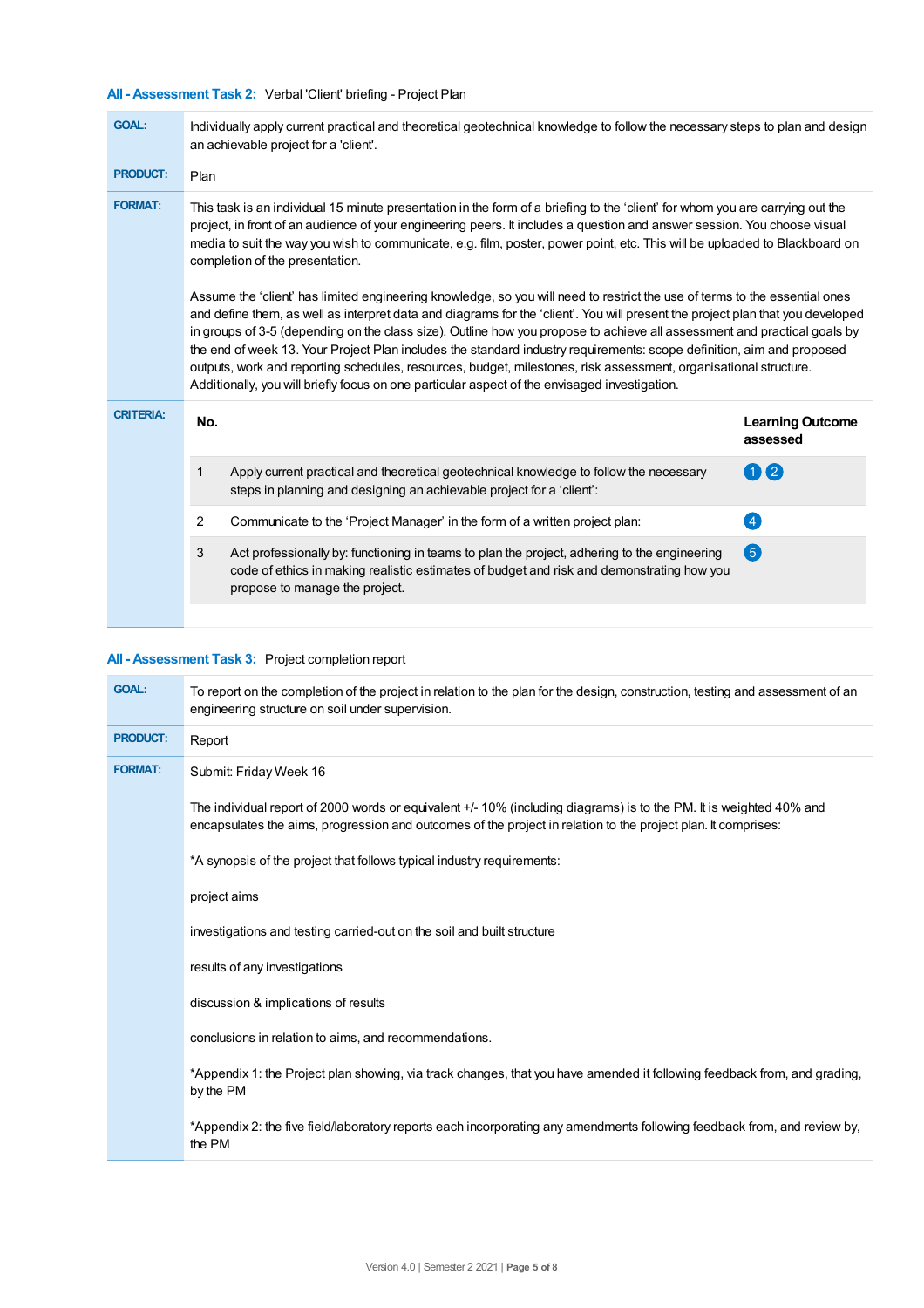| <b>CRITERIA:</b> | No. |                                                                                                                                                                                                                                                            | <b>Learning Outcome</b><br>assessed |
|------------------|-----|------------------------------------------------------------------------------------------------------------------------------------------------------------------------------------------------------------------------------------------------------------|-------------------------------------|
|                  |     | Apply current practical and theoretical geotechnical knowledge and the whole systems<br>design cycle approach to report on: project aims, how you solved the complex problems<br>related to constructing, testing and assessing a structure & conclusions. |                                     |
|                  | 2   | Communicate to a 'Project Manager' in the form of a written report: adhere to prescribed<br>synopsis format and word count.                                                                                                                                | $\overline{4}$                      |
|                  | 3   | Act professionally to complete the report by: functioning autonomously and adhering to the<br>engineering code of ethics.                                                                                                                                  | (5)                                 |
|                  |     |                                                                                                                                                                                                                                                            |                                     |

# 7. Directed study hours

A 12-unit course will have total of 150 learning hours which will include directed study hours (including online if required), self-directed learning and completion of assessable tasks. Directed study hours may vary by location. Student workload is calculated at 12.5 learning hours per one unit.

# 8. What resources do I need to undertake this course?

Please note: Course information, including specific information of recommended readings, learning activities, resources, weekly readings, etc. are available on the course Blackboard site– Please log in as soon as possible.

## 8.1. Prescribed text(s) or course reader

Please note that you need to have regular access to the resource(s) listed below. Resources may be required or recommended.

| <b>REQUIRED?</b> | <b>AUTHOR</b>                       | <b>YEAR TITLE</b>                                                        | <b>PUBLISHER</b>        |
|------------------|-------------------------------------|--------------------------------------------------------------------------|-------------------------|
|                  | Recommended Sivakugan, N. & Das, B. | 2010 Geotechnical Engineering - A practical problem<br>solving approach. | J. Ross Publishing, USA |

## 8.2. Specific requirements

Enclosed footwear is required whenever working within the engineering laboratory. Enclosed footwear, high-visibility vest, hat and sunscreen are required for any field work on or off campus.

#### Background to the assessment tasks

This course involves your management of a semester-long practical field-based geotechnical engineering construction project. This will simulate the challenges of being a Project Engineer (PE) working with others to meet the expectations of your Project Manager (PM) (lecturer) and ultimately the client. You are given the client's broad specifications for the project, requiring you to design, construct, test and assess a structure built on soil. Your group of PEs will manage the scope of the project and your first task is to produce a Project Plan outlining how you will successfully manage the project to completion. On a weekly basis you will report to the PM with: a progress update (tasks achieved in the week), future-works (tasks for the following week), results of any field/laboratory testing, and any impediments to progress with suggested solutions. As the project nears completion, you brief the 'client' on a selected technical aspect of the project and prepare your Final Project Report. The PM will give you regular feedback on your progress and assess your work on behalf of the 'client' (additional task information is below). This course fosters your independence and ability to work in a team and nurtures your project management, communication and problem-solving skills. Through successful completion of these tasks and effective management of your project, you should pass the course thus preparing you for your 4th year Honours engineering project.

# 9. How are risks managed in this course?

Risk assessments have been performed for all laboratory classes and a low level of health and safety risk exists. Some risk concerns may include equipment, instruments, and tools; as well as manual handling items within the laboratory. It is your responsibility to review course material, search online, discuss with lecturers and peers and understand the risks associated with your specific course of study and to familiarise yourself with the University's general health and safety principles by reviewing the online [induction](https://online.usc.edu.au/webapps/blackboard/content/listContentEditable.jsp?content_id=_632657_1&course_id=_14432_1) training for students, and following the instructions of the University staff.

# 10. What administrative information is relevant to this course?

## 10.1. Assessment: Academic Integrity

Academic integrity is the ethical standard of university participation. It ensures that students graduate as a result of proving they are competent in their discipline. This is integral in maintaining the value of academic qualifications. Each industry has expectations and standards of the skills and knowledge within that discipline and these are reflected in assessment.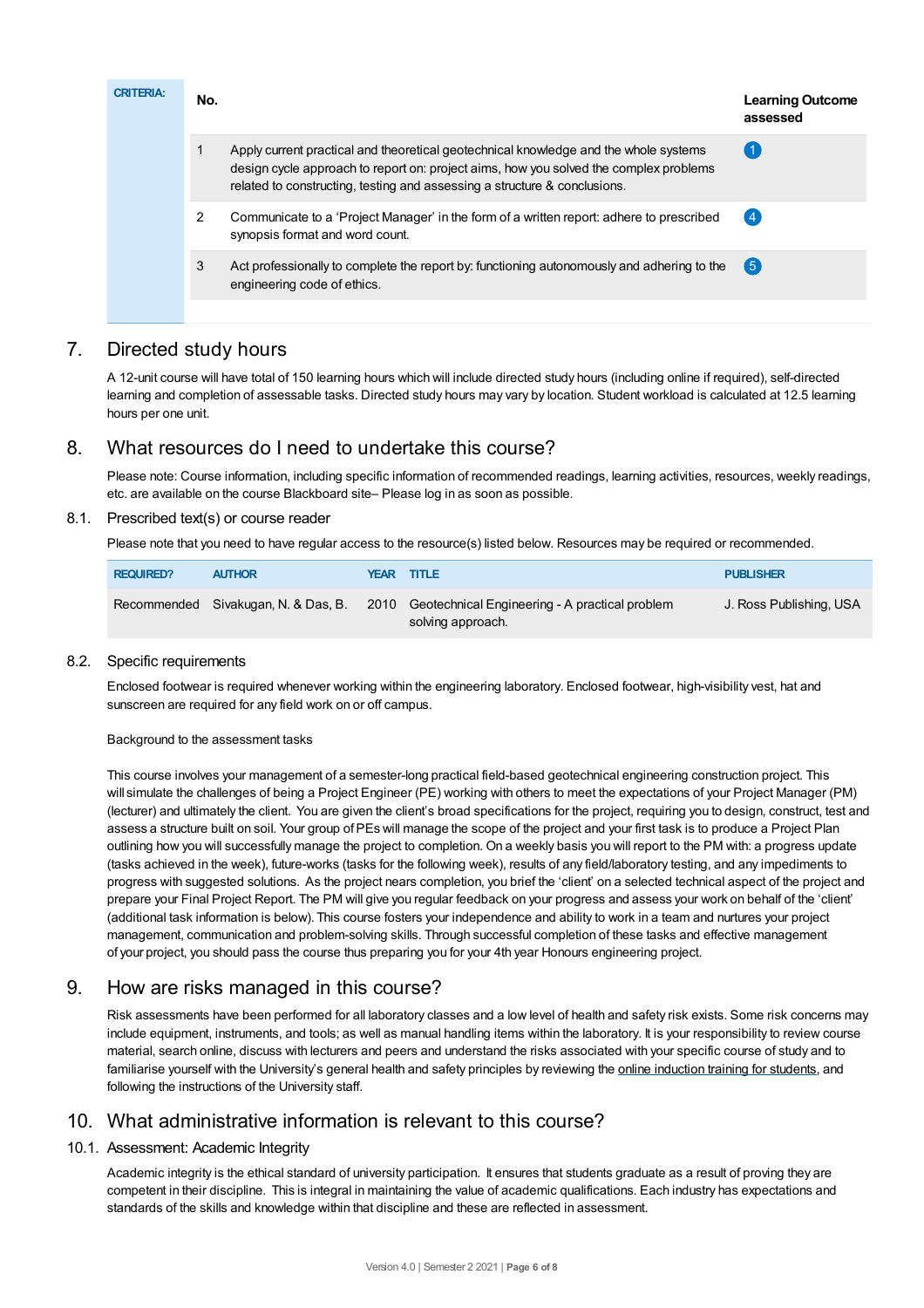Academic integrity means that you do not engage in any activity that is considered to be academic fraud; including plagiarism, collusion or outsourcing any part of any assessment item to any other person. You are expected to be honest and ethical by completing all work yourself and indicating in your work which ideas and information were developed by you and which were taken from others. You cannot provide your assessment work to others.You are also expected to provide evidence of wide and critical reading, usually by using appropriate academic references.

In order to minimise incidents of academic fraud, this course may require that some of its assessment tasks, when submitted to Blackboard, are electronically checked through SafeAssign. This software allows for text comparisons to be made between your submitted assessment item and all other work that SafeAssign has access to.

#### 10.2. Assessment: Additional Requirements

Eligibility for Supplementary Assessment

Your eligibility for supplementary assessment in a course is dependent of the following conditions applying:

The final mark is in the percentage range 47% to 49.4% The course is graded using the Standard Grading scale You have not failed an assessment task in the course due to academic misconduct

#### 10.3. Assessment: Submission penalties

Late submission of assessment tasks may be penalised at the following maximum rate:

- 5% (of the assessment task's identified value) per day for the first two days from the date identified as the due date for the assessment task.

- 10% (of the assessment task's identified value) for the third day - 20% (of the assessment task's identified value) for the fourth day and subsequent days up to and including seven days from the date identified as the due date for the assessment task. - A result of zero is awarded for an assessment task submitted after seven days from the date identified as the due date for the assessment task. Weekdays and weekends are included in the calculation of days late. To request an extension you must contact your course coordinator to negotiate an outcome.

#### 10.4. Study help

For help with course-specific advice, for example what information to include in your assessment, you should first contact your tutor, then your course coordinator, if needed.

If you require additional assistance, the Learning Advisers are trained professionals who are ready to help you develop a wide range of academic skills. Visit the Learning [Advisers](https://www.usc.edu.au/current-students/student-support/academic-and-study-support/learning-advisers) web page for more information, or contact Student Central for further assistance: +61 7 5430 2890 or [studentcentral@usc.edu.au](mailto:studentcentral@usc.edu.au).

#### 10.5. Wellbeing Services

Student Wellbeing provide free and confidential counselling on a wide range of personal, academic, social and psychological matters, to foster positive mental health and wellbeing for your academic success.

To book a confidential appointment go to [Student](https://studenthub.usc.edu.au/) Hub, email [studentwellbeing@usc.edu.au](mailto:studentwellbeing@usc.edu.au) or call 07 5430 1226.

#### 10.6. AccessAbility Services

Ability Advisers ensure equal access to all aspects of university life. If your studies are affected by a disability, learning disorder mental health issue, , injury or illness, or you are a primary carer for someone with a disability or who is considered frail and aged, [AccessAbility](https://www.usc.edu.au/learn/student-support/accessability-services/documentation-requirements) Services can provide access to appropriate reasonable adjustments and practical advice about the support and facilities available to you throughout the University.

To book a confidential appointment go to [Student](https://studenthub.usc.edu.au/) Hub, email [AccessAbility@usc.edu.au](mailto:AccessAbility@usc.edu.au) or call 07 5430 2890.

#### 10.7. Links to relevant University policy and procedures

For more information on Academic Learning & Teaching categories including:

- Assessment: Courses and Coursework Programs
- Review of Assessment and Final Grades
- Supplementary Assessment
- Administration of Central Examinations
- Deferred Examinations
- Student Academic Misconduct
- Students with a Disability

Visit the USC website: <http://www.usc.edu.au/explore/policies-and-procedures#academic-learning-and-teaching>